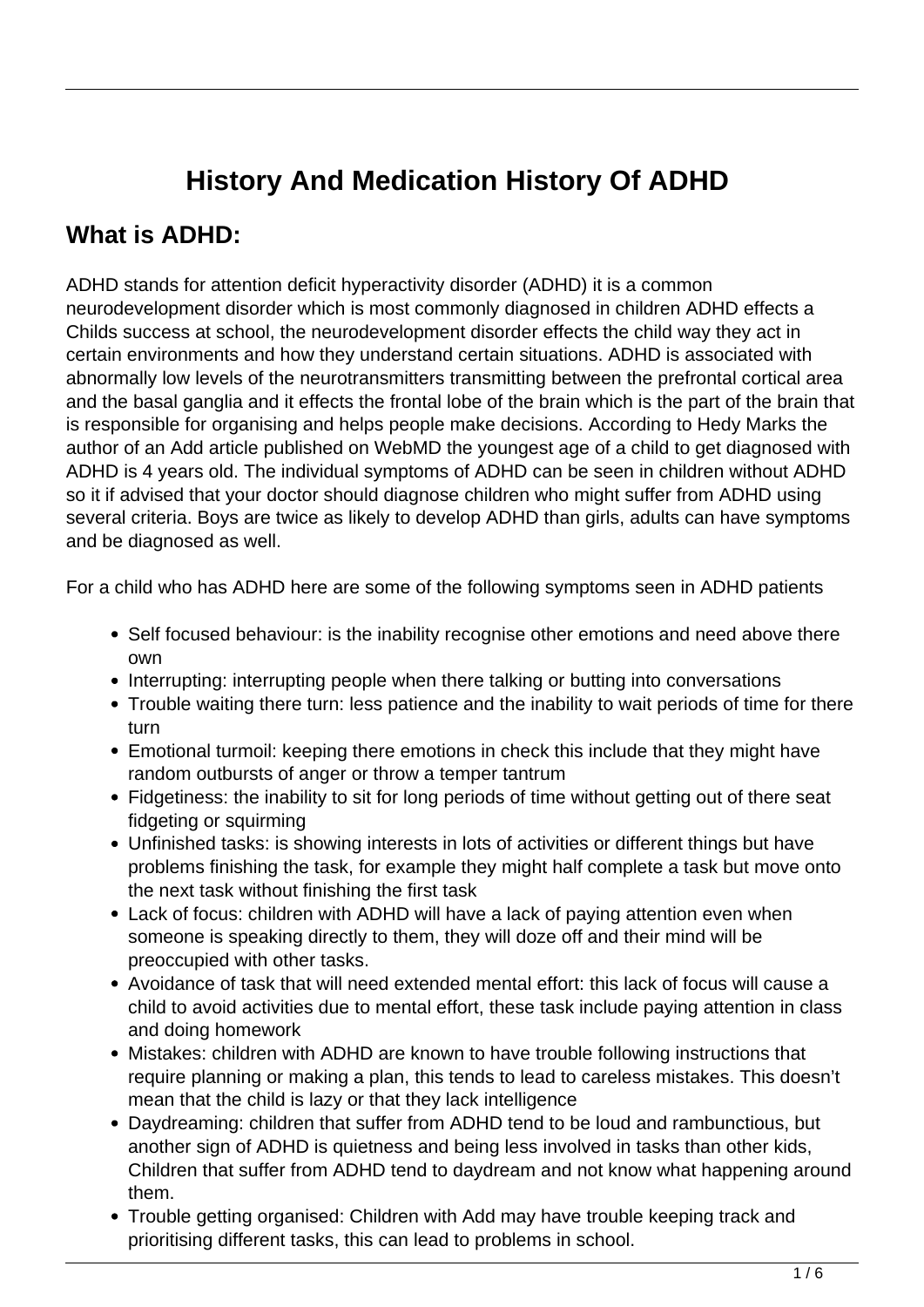- Forgetfulness: children with ADHD may be forgetful in daily activities, they might forget to do chores or their school work, they could also lose things often such as toys.
- Symptoms in multiple settings: A child with ADHD will show the symptoms of ADHD in more than one setting, for instance they might show luck of focus in the school environment as well as in the Home environment.

To determine if your child has ADHD it is best to see your psychologist or paediatrician, even then it is very hard to diagnose ADHD. For a child younger than the age of four ti is extremely difficult to diagnose ADHD as younger children behaviour change very rapidly and could show multiple symptoms of ADHD but might not have the disease, it is also extremely difficult to diagnose ADHD in teenagers as hormonal changes could impact the child's behaviour and the child could show symptoms of ADHD. There is no single test that determines ADHD, the process requires several steps and gathering multiple information from different sources. To diagnose ADHD psychologists look at behavioural traits of inattention, hyper activity d impulsivity. Show in figure one is the table that psychologists use to determine if a child has ADHD.

## **History of ADHD:**

This Time line of the history of ADHD is by Janice Rodden from the history of ADHD, ADDitude.

1902: The core symptoms of ADHD are first described by Sir George Frederick Still, a paediatrician, in a lecture series at the Royal College of Physicians. He observed that a group of twenty "behaviourally disturbed" children were easily distractible, inattentive, and unable to focus for long. He noted that the symptoms were more common in boys, and seemed unrelated to intelligence or home environment.

1922: Alfred F. Tredgold, Britain's leading expert on mental impairment, suggests behaviour patterns are from physiology – likely a difference in the brain, or brain damage – rather than character flaws or lack of discipline. This is a step toward "medicalising" symptoms of ADHD as a result of brain activity instead of considering them simply bad behaviour.

1923: Researcher Franklin Ebaugh provides evidence that ADHD can arise from a brain injury by studying children who survived encephalitis lethargic.

1936: Benzedrine (amphetamine) is approved by U.S. Food and Drug Administration (FDA).

1937: Dr. Charles Bradley, a psychiatrist at a home for children with emotional problems, gives Benzedrine to his patients to treat severe headaches. He discovers an unexpected side effect. The stimulant medication improves interest in school, helps academic performance, and decreases disruptive behaviour for certain children.

1952: The first edition of the Diagnostic and Statistical Manual of Mental Disorders (DSM) is published4. The DSM and the symptoms it includes are widely considered the authoritative reference for clinicians; it guides which conditions are diagnosed, and how. There is no mention of a condition like attention deficit disorder or its symptoms, only a condition called "minimal brain dysfunction," which suggests that a child showing hyperactive behaviour had brain damage, even if no physical signs of it appeared.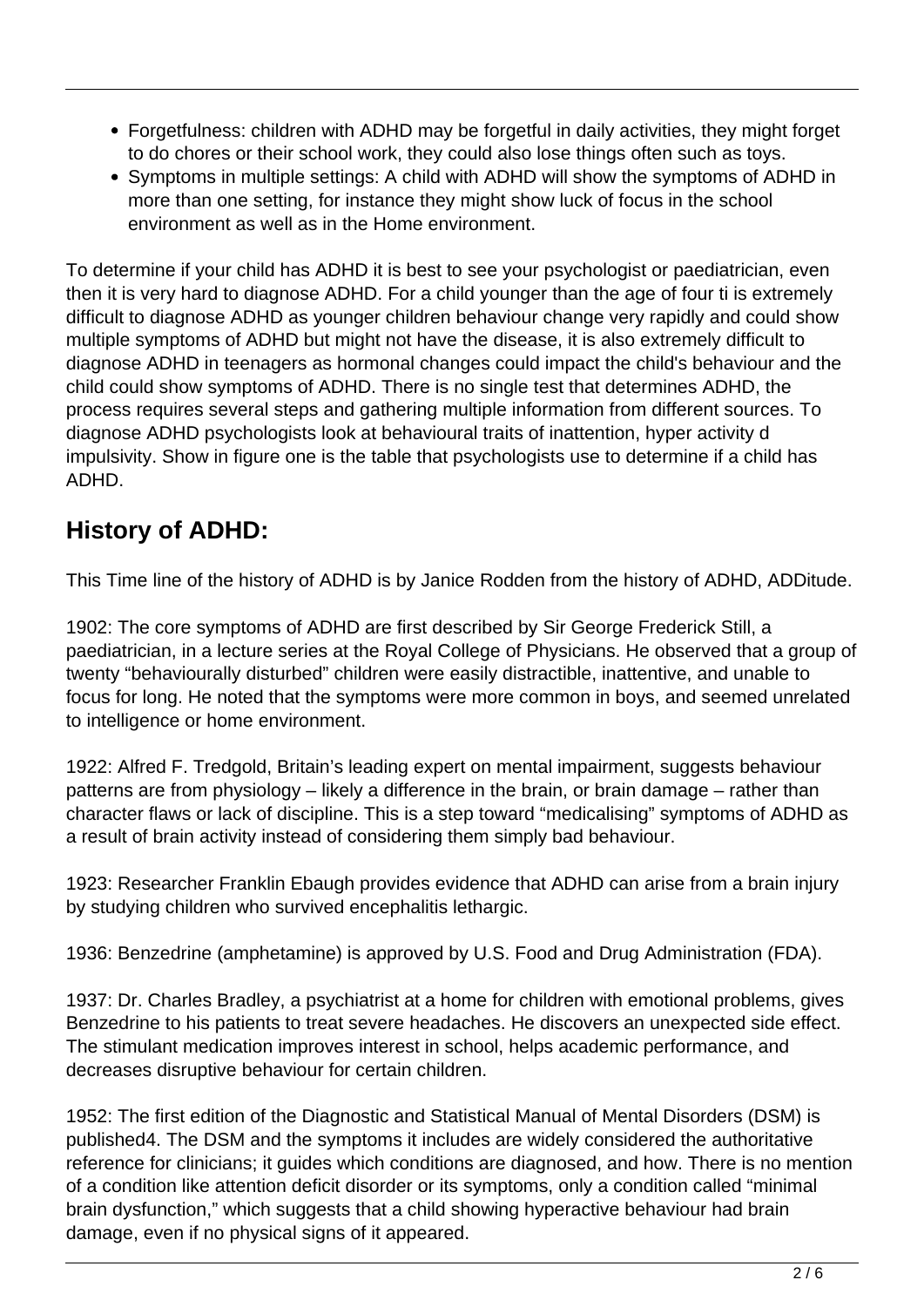1955: New drugs become available to treat adults with mental illness, and a new phase of experimentation with tranquillisers and stimulants for mental health begins. This renews interest in treating hyperactive and emotionally disturbed children with pharmaceuticals. Chlorpromazine is suggested as a potential treatment for hyperactive children, but it does not become a serious competitor to Benzedrine and Dexedrine.

1956: The National Institute of Mental Health (NIMH) creates the Psychopharmacological Research Branch (PRB) to develop new psychiatric drugs.

1957: The condition we know today as ADHD is named hyperkinetic impulse disorder by three medical researchers: Maurice Laufer, Eric Denhoff, and Gerald Solomons. Ritalin is first mentioned as a potential treatment for the condition by Laufer and Denhoff.

1958: The PRB hosts the first-ever conference on the use of psychoactive drugs to treat children5.

1961: Ritalin is FDA-approved for use in children with behavioural problems.

1967: The NIMH awards the first grant to study the therapeutic effect of stimulants in children with behavioural problems.

1968: The second edition of the DSM goes into print. It includes "hyperkinetic impulse disorder," the first time symptoms now known as ADHD are recognised by the American Psychiatric Association (APA).

1970: There's a growing public concern over abuse of drugs – particularly stimulants. Congress passes the Comprehensive Drug Abuse Prevention and Control Act, classifying amphetamines and methylphenidate as Schedule III substances – limiting the number of refills a patient can receive, and the length an individual prescription can run.

1971: Amid widespread stimulant abuse across the United States, amphetamines and methylphenidate are reclassified as Schedule II drugs2,6. Dr. Paul Wender publishes a book that mentions how ADHD runs in families, setting the stage for genetic studies of ADHD. Dr. Leon Eisenberg and Keith Conners, Ph.D. receive a grant from the NIMH to study methylphenidate.

1975: A widespread media blitz claims that stimulants are dangerous and shouldn't be used to treat a "dubious diagnosis." Benjamin Feingold advances claims that hyperactivity is caused by diet, not a brain based condition. There is public backlash against treating ADHD with stimulant medication, especially Ritalin.

1978: For decades, a positive response to stimulant medication was considered evidence that a child had a mental disorder. Judith Rappaport, a researcher for the NIMH discovered that stimulants have similar effects on children with or without hyperactivity or behaviour problems adding to the controversy around stimulant medication.

1980: The third edition of the DSM is released. The APA changes the name of hyperkinetic impulse disorder to attention deficit disorder (ADD) — with hyperactivity and ADD without hyperactivity. It's the first time this group of symptoms is called by its most commonly known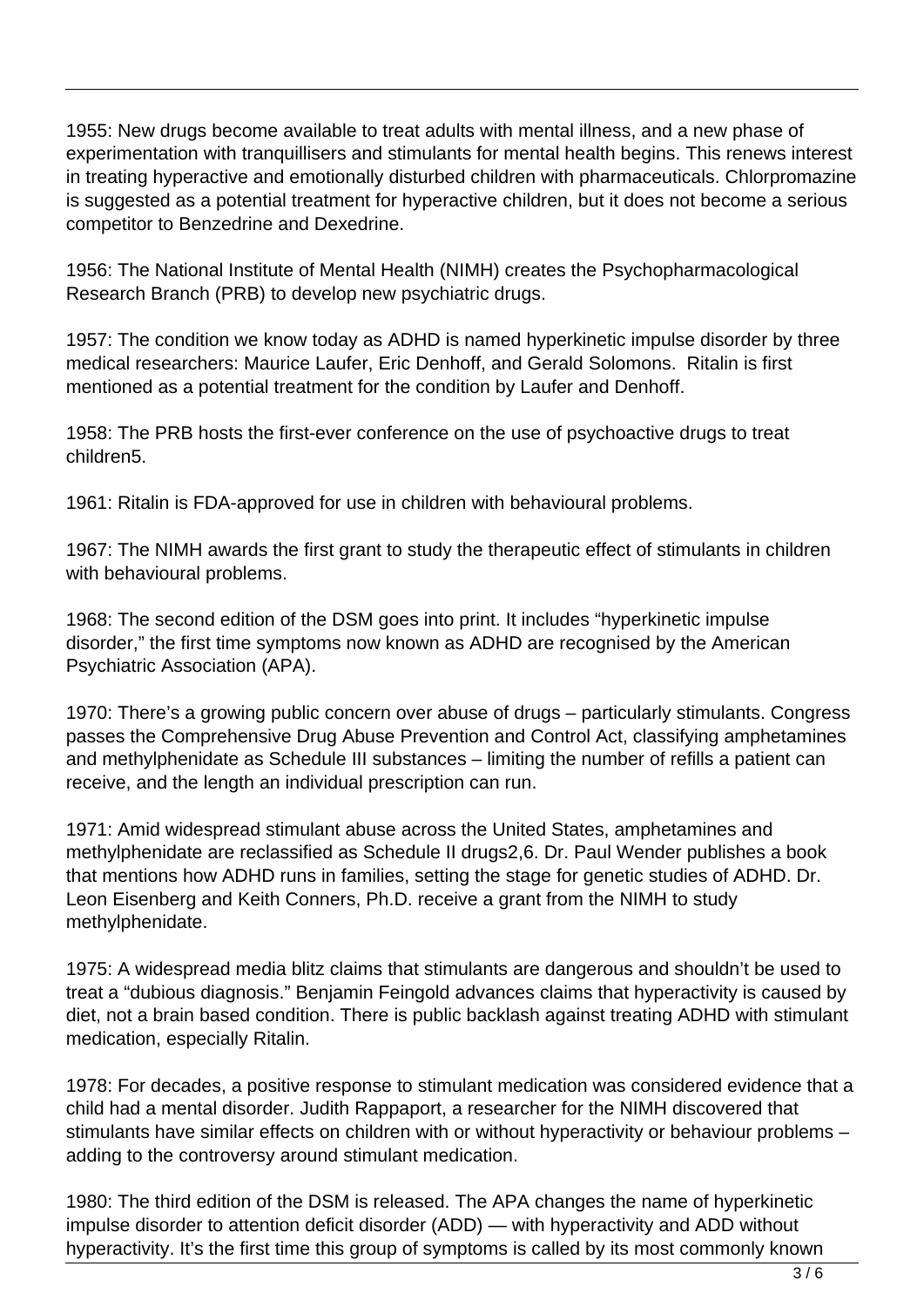modern name.

1987: A revised version of the DSM-III, the DSM-III-R, is released. The subtypes are removed, and the condition is renamed attention deficit hyperactivity disorder (ADHD). What was previously called ADD without hyperactivity is now referred to as undifferentiated ADD.

1991: In the 1990s, diagnoses of ADHD begin to increase. It's not possible to know if this is a change in the number of children who have the condition, or a change in awareness that leads to increased diagnosis3. By 1991, methylphenidate prescriptions reach 4 million, and amphetamine prescriptions reach 1.3 million.

1994: The DSM-III-R divides ADHD into three subtypes: predominantly inattentive type, predominantly hyperactive type, and a combined type3 attention deficit hyperactivity disorder.

2000: The American Academy of Paediatrics (AAP) publishes clinical guidelines for the diagnosis of ADHD in children.

2001: The AAP publishes treatment guidelines for children with ADHD, and recommends stimulant medication alongside behaviour therapy as the best course to alleviate symptoms.

2002: The first non-stimulant medication, Strattera (atomoxetine), is approved by the FDA to treat ADHD.

2011: The AAP releases updated diagnosis and treatment guidelines, expanding age range for diagnosis, scope of behavioural interventions, and new guidelines for clinical processes.

2013: The DSM-V is published, and includes language changes for each of the diagnostic criteria for ADHD. The subtypes of ADHD are now referred to as "presentations," and the condition can be described as mild, moderate, or severe. The descriptions are more applicable to adolescents and adults than previous versions, but new symptom sets were not created for these groups.

## **Medication History of ADHD**

1937 - Benzedrine was given to patients (racemic amphetamine)

1943 - Desoxyn was given to patients (methamphetamine hydrochloride)

1955 - Ritalin was given to patients (methylphenidate)

1955 - 1983 - Biphetamine was given to patients (mixed amphetamine/dextroamphetamine resin)

1960 - Adderall was given to patients (mixed amphetamine/dextroamphetamine salts)

1975 - 2003 - Cylert was given to patients (pemoline)

1976 - Dextrostat was given to patients (dextroamphetamine)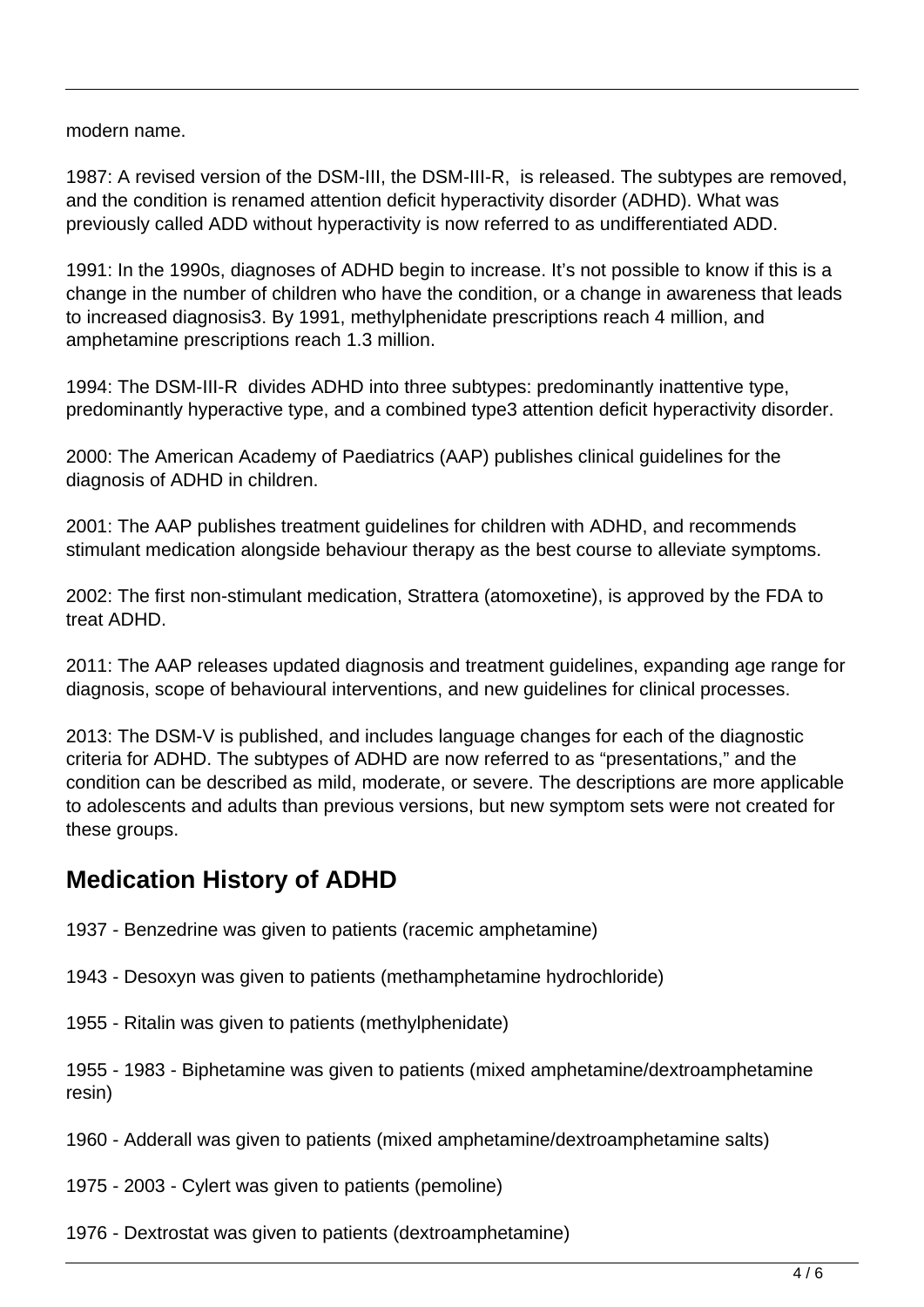- 1976 Dexedrine was given to patients (dextroamphetamine)
- 1982 Ritalin SR was given to patients
- 1999 Metadate ER was given to patients (methylphenidate)
- 2000 Concerta was given to patients (methylphenidate)
- 2000 Methylin ER was given to patients (methylphenidate)
- 2001 Metadate CD was given to patients (methylphenidate)
- 2001 Focalin was given to patients (dexmethylphenidate)
- 2001 Adderall XR was given to patients (mixed amphetamine salts)
- 2002 Ritalin LA was given to patients
- 2002 Methylin was given to patients (methylphenidate) oral solution and chewable tablet
- 2002 Strattera was given to patients (atomoxetine)
- 2005 Focalin XR was given to patients (dexmethylphenidate)
- 2006 Daytrana was given to patients (methylphenidate patch)
- 2007 Vyvanse was given to patients (lisdexamfetamine dimesylate)
- 2008 Procentra was given to patients (liquid dextroamphetamine)
- 2009 Intuniv was given to patients (guanfacine hydrochloride)
- 2010 Kapvay was given to patients (clonidine hydrochloride)
- 2012 Quillivant XR was given to patients (liquid methylphenidate)
- 2016 Adzenys XR-ODT was given to patients (amphetamine oral disintegrating tablet)
- 2016 Quillichew ER was given to patients (chewable methylphenidate)
- 2017 Cotempla XR-ODT was given to patients (methylphenidate orally disintegrating tablet)
- 2017 Mydayis was given to patients (mixed amphetamine salts)
- 2018 Jornay PM was given to patients (methylphenidate)
- 2019 Adhansia XR was given to patients (methylphenidate)
- 2019 Evekeo ODT was given to patients (amphetamine orally disintegrating tablet)